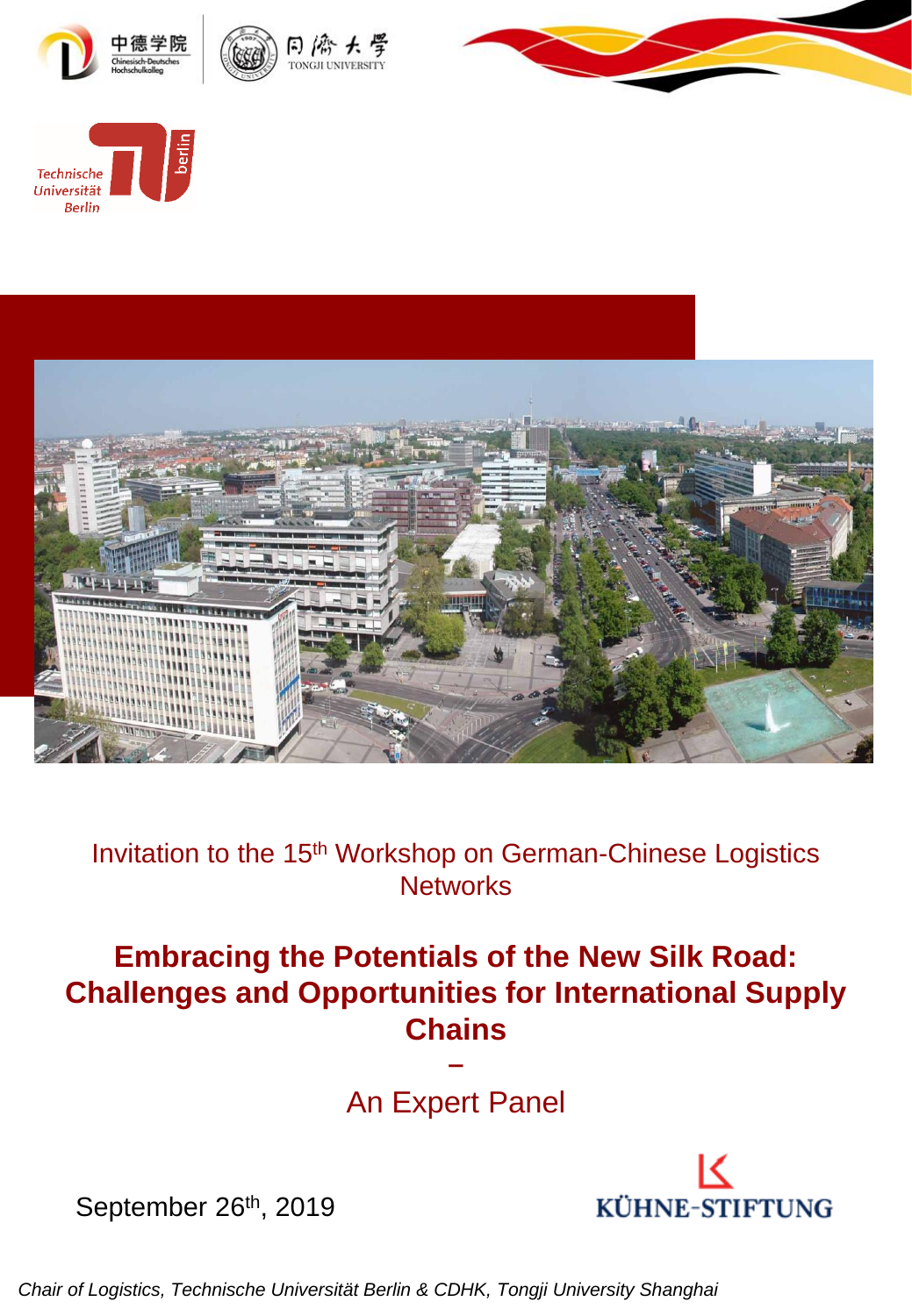The Belt and Road Initiative (BRI) – also known as the New Silk Road – is without a doubt the biggest infrastructure project since decades. By heavily supporting infrastructure investments for all transport modes between China, Europe and Africa, the Chinese Government seeks to facilitate international trade in ways never seen before. Although the potentials of the initiative are promising, companies operating on those newly developed trade lanes face a diverse set of challenges making operations less profitable. To overcome barriers related to the New Silk Road between Europe and China, this crossindustry workshop aims at the discussion of current challenges and the joint development of strategies dealing with them. The workshop also seeks to assess future development paths of the initiative and its impact on international supply chains.

Furthermore the workshop provides a networking platform for professionals from electronics, automobile, consumer goods and logistics service provider industry. The workshop results will help you and your business to be better prepared for upcoming challenges regarding the New Silk Road.

#### Agenda: September 26th, 2019

| $08:30 - 09:00$   | Registration of the participants + welcome tea & coffee                                                                            |
|-------------------|------------------------------------------------------------------------------------------------------------------------------------|
| $09:00 - 09:10$   | Opening note and workshop goals                                                                                                    |
| $09:10 - 09:40$   | Presentation of the research project and the navigator platform                                                                    |
| $09:40 - 10:00$   | Self-Introduction of workshop participants                                                                                         |
| $10:00 - 10:30$   | Introduction of the workshop topic and structure                                                                                   |
| $10:30 - 10:45$   | Tea and coffee brake                                                                                                               |
| $10:45 - 12:00$   | <b>Workshop I: Current Challenges of the BRI</b>                                                                                   |
| $12:00 - 13:00$   | Lunchtime                                                                                                                          |
| $13:00 - 13:15$   | Introduction to Workshop II                                                                                                        |
| $13:15 - 14:30$   | Workshop II: Strategies to leverage potentials of the BRI                                                                          |
| $14:30 - 15:00$   | <b>Presentation of Workshop Results</b>                                                                                            |
| $15:00 - 15:15$   | Tee and coffee brake                                                                                                               |
| $15:15 - 15:30$   | Introduction to Workshop III                                                                                                       |
| $15:30 - 16:20$   | Workshop III: Analysis of development paths of the BRI                                                                             |
| $16:20 - 16:40$   | <b>Presentation of Workshop Results</b>                                                                                            |
| $16:40 - 16:50$   | Summary, feedback and farewells                                                                                                    |
| Language:         | German                                                                                                                             |
| Registration fee: | <b>Free of Charge</b>                                                                                                              |
| Target audience:  | Managers from electronics, automobile, consumer goods and other<br>manufacturing industries as well as logistics service providers |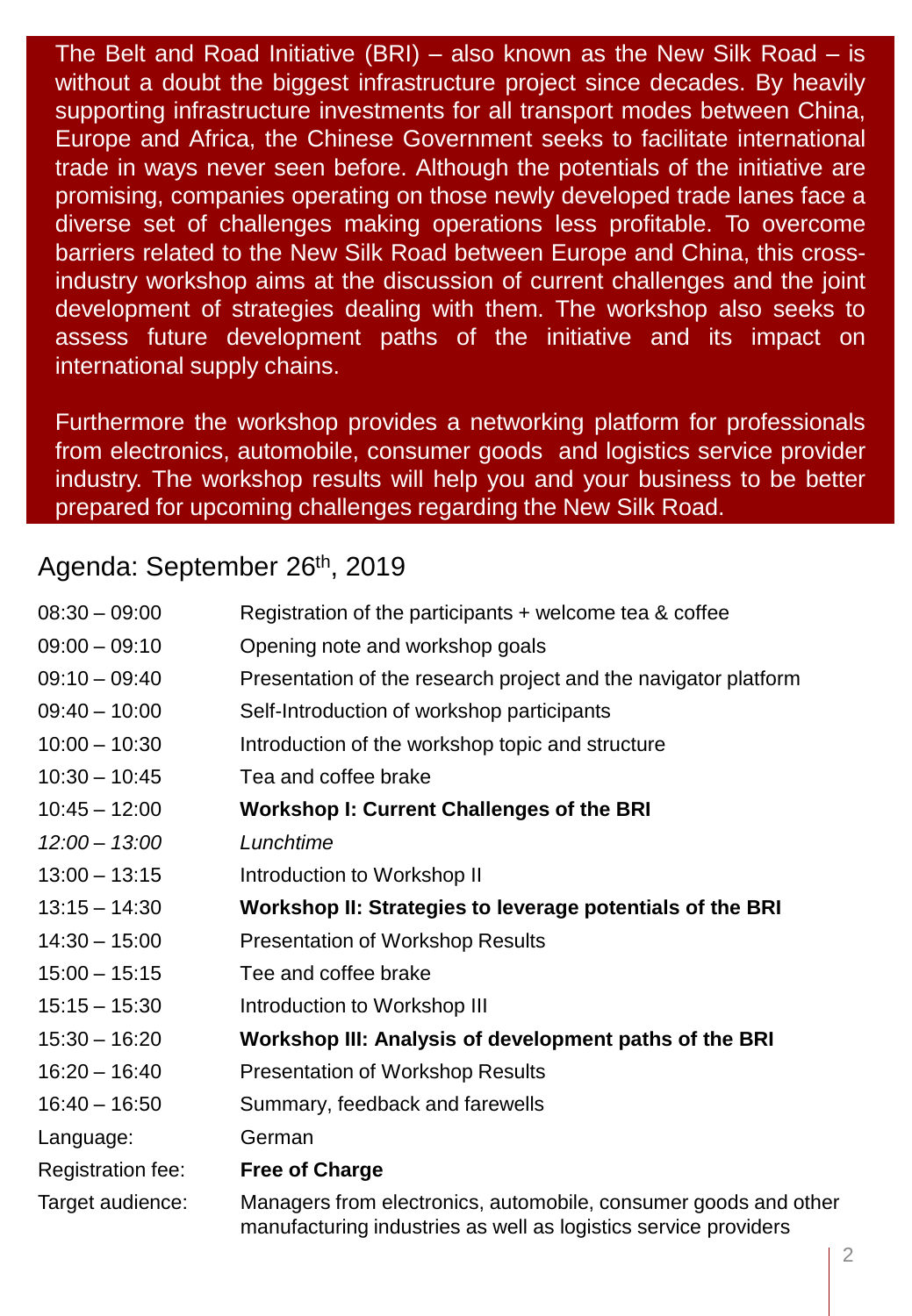- The workshop is organized by the Competence Center for International Logistics Networks, funded by the Kuehne Foundation.
- The Competence Center aims at supporting businesses in strategically managing their international supply chains.
- The goal of the workshop is to provide a platform for companies from different industries (incl. logistics services providers) to enable the exchange of ideas among industry experts.
- From 2013 to 2019 similar workshops have been held in Germany at the Technische Universität Berlin and in China at the Tongji University Shanghai.
- The project is a joint activity by the Chair of Logistics at Technische Universität Berlin and the Kuehne Chair of International Logistics Networks and Services at Tongji University Shanghai.

## Your Benefits

- **Free participation** in the workshop.
- You get exclusive access to the **latest findings and results** of the project.
- You are able to exchange **approaches and best practices** from different industries.
- You have the chance to expand your **professional network.**
- You get the opportunity to attend **future workshops.**

#### Your Contribution

- You are ready to get involved in discussions about solutions of current and future challenges in international logistics networks.
- You are willing to participate in one online survey before and one after the workshop. Both survey should not take more that 15 minutes each.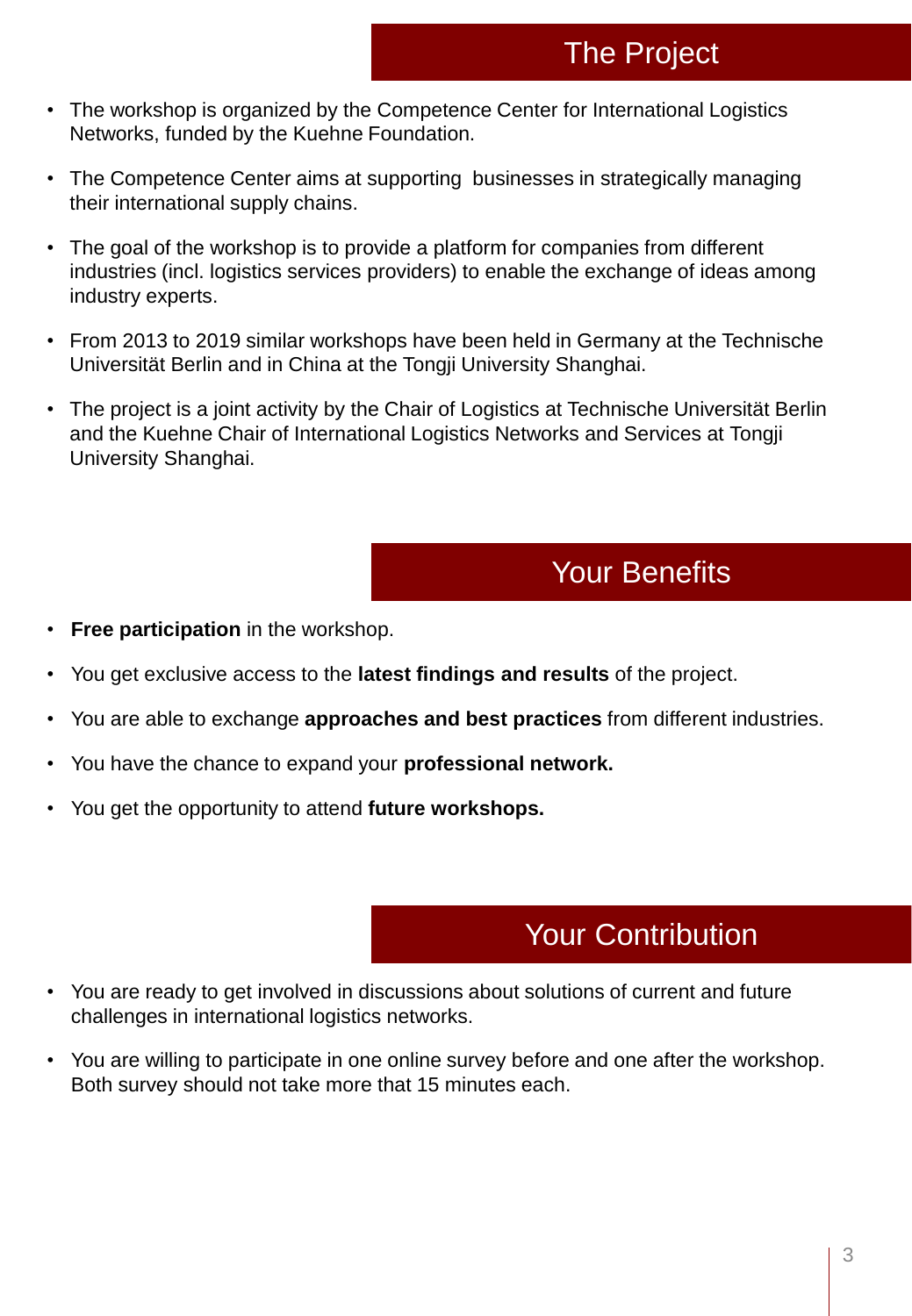# The Workshop Venue



## How to get there

The venue is located between Zoologischer Garten and Ernst-Reuter-Platz, in Hardenbergstraße 16. It is situated centrally in Berlin's City-West and can be easily reached by public transport and by car. The building's entrance is directly on Hardenbergstraße. Room HBS 005 is on the ground floor.

# Accomodation

Many hotels are available to choose from in this area. Here you can find a nonexhaustive selection of hotels in close walking distance:

- Hotel Savoy Berlin \*\*\*\*, Fasanenstraße 9-10, 10623 Berlin
- Hotel Otto \*\*\*\*, Knesebeckstraße 10, 10623 Berlin
- Hotel Motel One Berlin Ku'Damm \*\*\*, Kantstraße 10, 10623 Berlin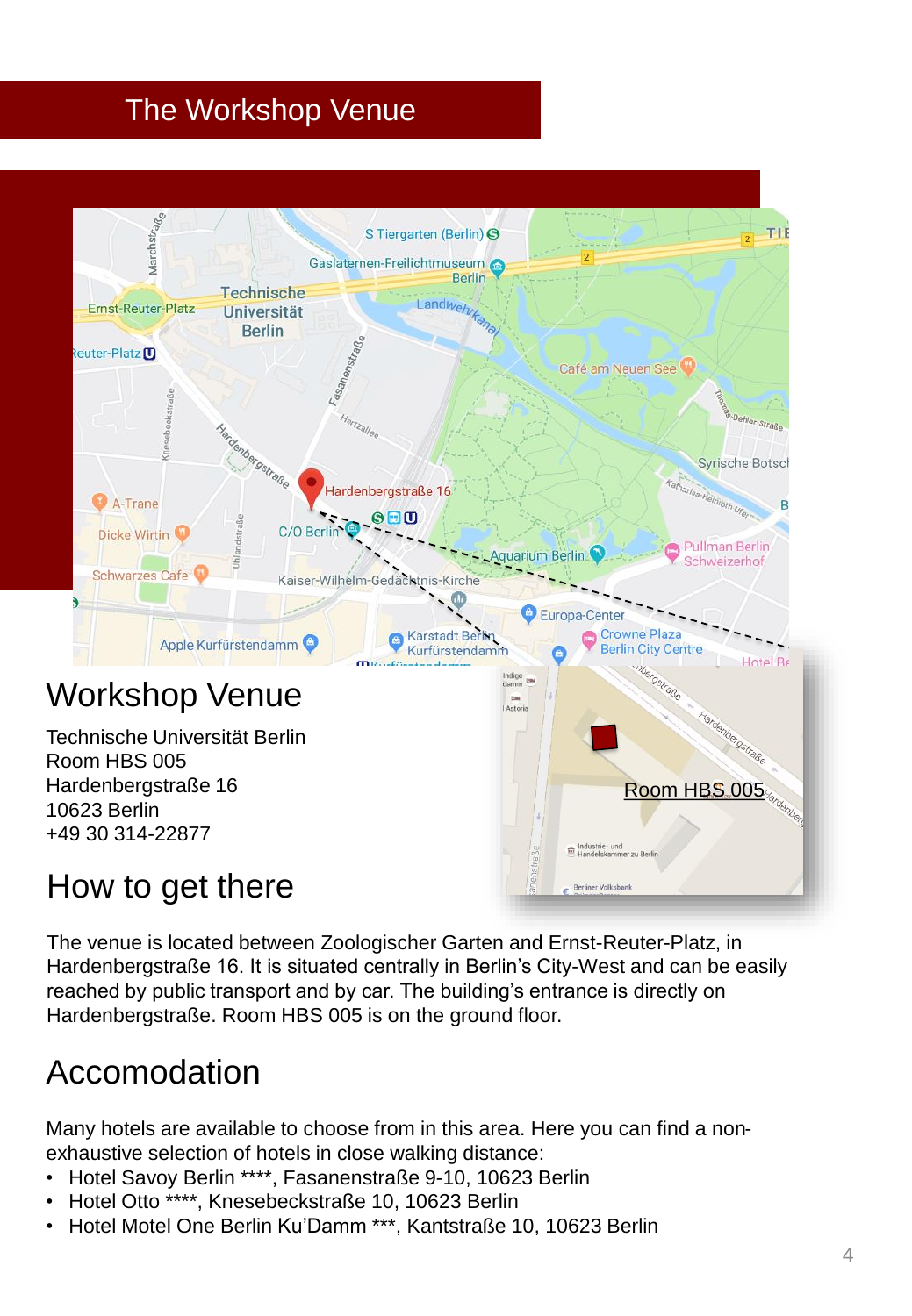# Registration Form

For successful registration, please submit the following form via email or fax to:

[ilnet@logistik.tu-berlin.de](mailto:china@logistik.tu-berlin.de)

+49 30 314 29536 (Fax)

- $\Box$  Yes, I want to participate in the workshop on Thursday, September 26th, 2019 at Berlin University of Technology.\*
- $\Box$  I won't be able to participate in the workshop. Please keep me informed about future activities.

| Company Name     |
|------------------|
| Name/ First Name |
|                  |
| Job Title        |
| <b>Street</b>    |
|                  |
| ZIP/ City        |
| Telephone        |
|                  |

Email

\*Please Note: The workshop is limited to 21 participants. Participants will be selected on a first-come-first-served basis.